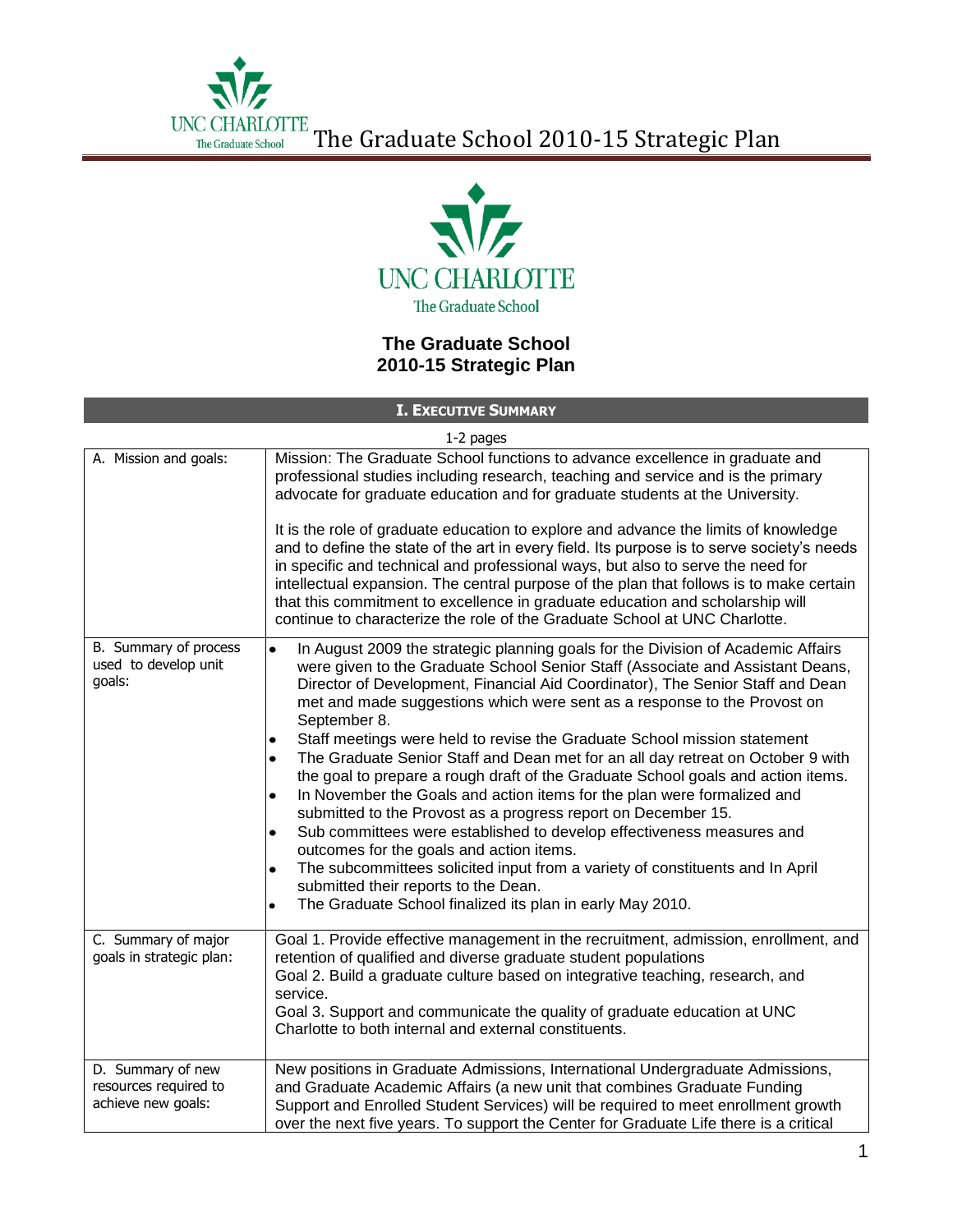

| need for funding for Faculty Associates, lecturers, and instructors. In addition to staff<br>these units all require increased operating budgets. The budgets for GASP, the<br>Graduate Assistantship pool and Health Insurance fund have not changed in two<br>years. In order to continue to help support the long-term growth of our degree<br>programs, especially at the doctoral level, there must be new monies for these<br>accounts annually. Although the CGL is a great start, the Graduate School needs to<br>look at ways to increase operating space, as well as budget, and staff for that facility.<br>Now that a full-time Director of Development will support the Graduate School's<br>fundraising efforts new resources such as an operating budget and support staff will<br>be required to maintain momentum for our development, communications, and<br>public relations efforts.<br>Additional and more detailed requirements are identified for each of our overarching<br>strategic plan goals. |
|---------------------------------------------------------------------------------------------------------------------------------------------------------------------------------------------------------------------------------------------------------------------------------------------------------------------------------------------------------------------------------------------------------------------------------------------------------------------------------------------------------------------------------------------------------------------------------------------------------------------------------------------------------------------------------------------------------------------------------------------------------------------------------------------------------------------------------------------------------------------------------------------------------------------------------------------------------------------------------------------------------------------------|
|                                                                                                                                                                                                                                                                                                                                                                                                                                                                                                                                                                                                                                                                                                                                                                                                                                                                                                                                                                                                                           |

|                                                                                                                  | II. ENVIRONMENTAL SCAN/ UPDATES SINCE LAST FIVE -YEAR STRATEGIC PLAN                                                                                                                                                                                                                                                                                                                                                                                                                                                                                                                                                                                                                                                                                                                                                                                                                                                                                                                                                                                                                                                                                                                                                                                                                                                                                                                                                                                                                                                                                                                                                                                                                                                       |
|------------------------------------------------------------------------------------------------------------------|----------------------------------------------------------------------------------------------------------------------------------------------------------------------------------------------------------------------------------------------------------------------------------------------------------------------------------------------------------------------------------------------------------------------------------------------------------------------------------------------------------------------------------------------------------------------------------------------------------------------------------------------------------------------------------------------------------------------------------------------------------------------------------------------------------------------------------------------------------------------------------------------------------------------------------------------------------------------------------------------------------------------------------------------------------------------------------------------------------------------------------------------------------------------------------------------------------------------------------------------------------------------------------------------------------------------------------------------------------------------------------------------------------------------------------------------------------------------------------------------------------------------------------------------------------------------------------------------------------------------------------------------------------------------------------------------------------------------------|
|                                                                                                                  | 1-2 pages                                                                                                                                                                                                                                                                                                                                                                                                                                                                                                                                                                                                                                                                                                                                                                                                                                                                                                                                                                                                                                                                                                                                                                                                                                                                                                                                                                                                                                                                                                                                                                                                                                                                                                                  |
| A. Assessment of<br>cumulative progress in<br>meeting goals in current<br>strategic plan:                        | Despite a severe economic downturn during the last two years of the 2005-2010<br>strategic planning period, the Graduate School made excellent progress in achieving<br>the goals described in our strategic plan. Some of the measureable outcomes we<br>have achieved include:<br>Graduate enrollment increased in size, quality, and diversity each year of the<br>$\bullet$<br>planning cycle.<br>The inventory of new degree programs and graduate certificates increased<br>annually.<br>The Graduate Assistant Support Plan was launched which greatly enhanced<br>$\bullet$<br>our ability to attract and support high quality doctoral students.<br>Funding in the form of stipends, tuition awards, and health insurance awards<br>$\bullet$<br>increased almost annually.<br>New Graduate Fellowships were established.<br>$\bullet$<br>The visibility of the quality of our programs and students was raised as<br>$\bullet$<br>evidenced by several students being awarded NSF Graduate Research<br>Fellowships and consecutive invitations to attend the Lindau Nobel<br>Laureates meeting.<br>New technological solutions were implemented for a variety of business<br>$\bullet$<br>practices including graduate admissions applications and the processing of<br>graduate assistantships.<br>New initiatives to encourage and support graduate student professional<br>development centrally and through the individual academic units were<br>implemented;<br>Graduate education and career preparation of professional master's<br>$\bullet$<br>programs were enhanced;<br>Established a new focus to improve the career development and working<br>$\bullet$<br>conditions for post-doctoral scholars. |
| B. Environmental<br>scan/updates of<br>challenges, opportunities,<br>and obstacles since last<br>strategic plan: | In the fall of 2005 the graduate student headcount was 4,217 (20% of the total<br>student headcount). Five years later the number has increased by more than 1,000<br>students to 5,282 which is nearly 22% of the University student body. Since 2005 not<br>only has the total number of enrolled graduate students increased but so has the<br>diversity of those students. We enroll more international students, more women,                                                                                                                                                                                                                                                                                                                                                                                                                                                                                                                                                                                                                                                                                                                                                                                                                                                                                                                                                                                                                                                                                                                                                                                                                                                                                          |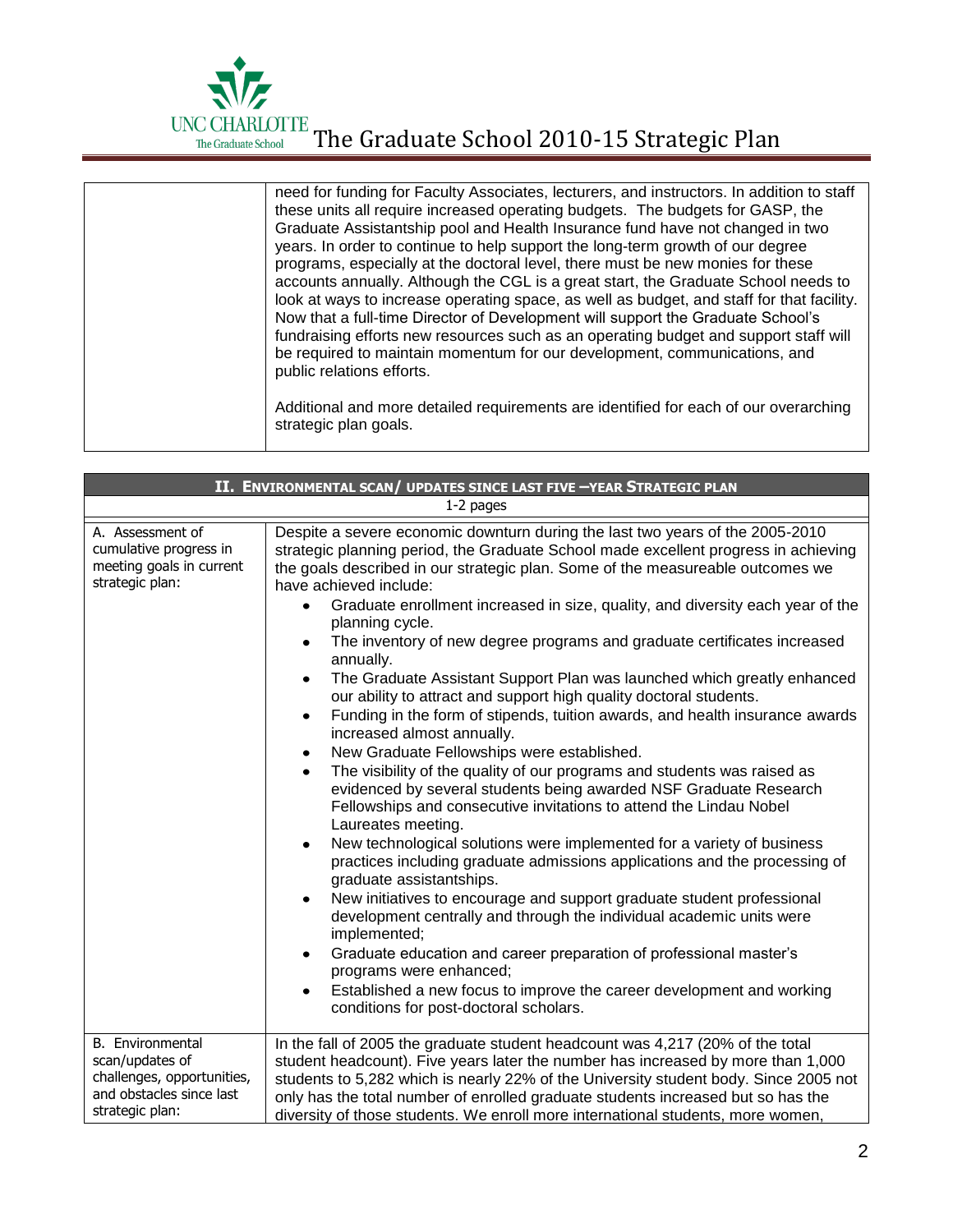

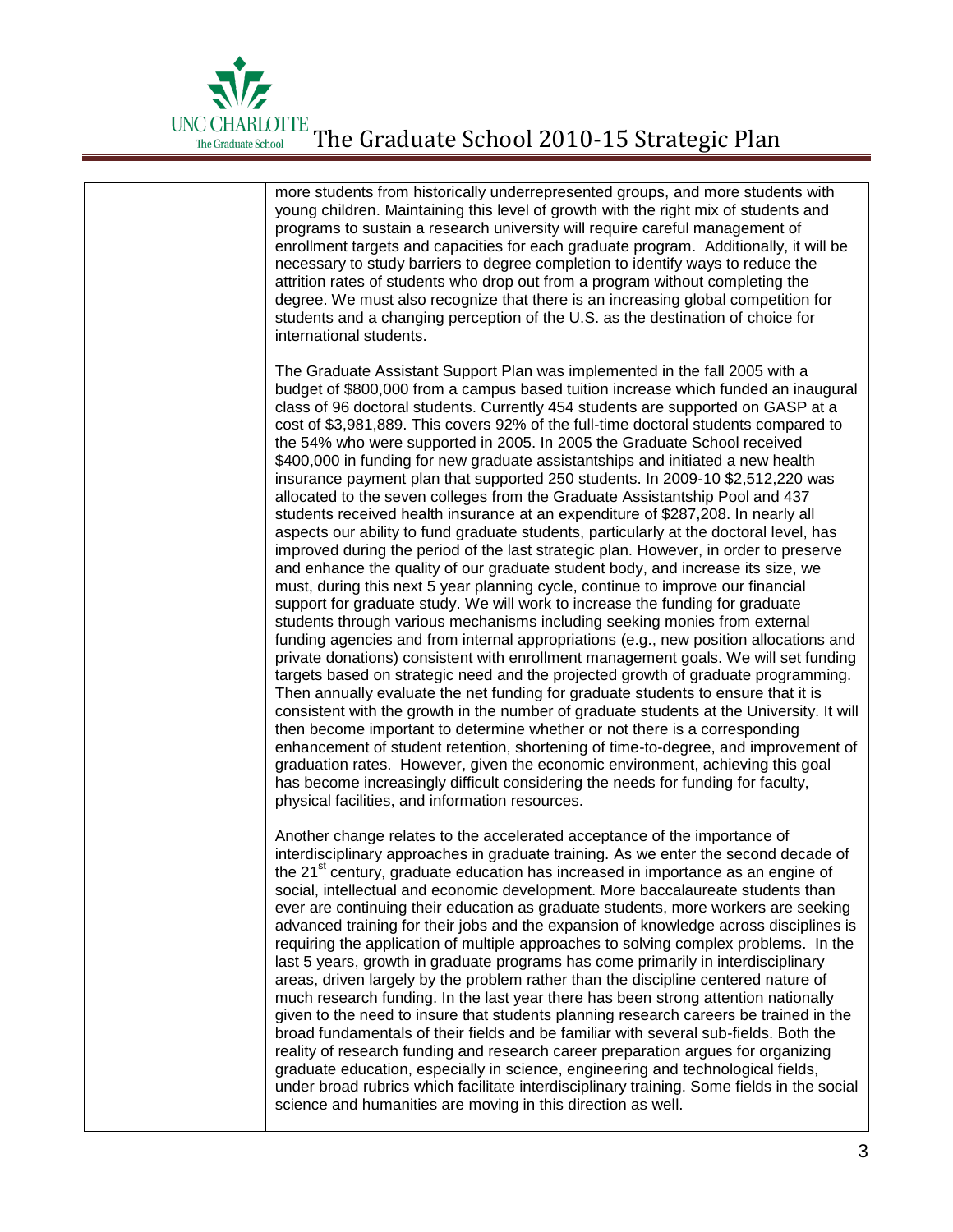

We believe that the most effective graduate training for the future will prepare students to collaborate effectively across disciplines, adapt quickly to changing conditions, work well in teams, communicate effectively, and work effectively with people whose language and culture are different from their own. Although such a strategy will insure that UNC Charlotte establishes graduate degree programs designed to produce graduates who are marketable, we must remain aware of the current trends so that we may make adjustments in graduate enrollment across programs as federal funding for research shrinks and as employment opportunities for current graduates influences student choice about field of study. At the master's level, nationally there continues to be a significant interest in the development of Professional Master's programs to respond to documented local and regional workforce needs and student interest/demand for master's programs that prepare graduates for entry-level careers in business, government and non-profit employment sectors. In sciences, social sciences and humanities, baccalaureate graduates generally have inadequate technical/disciplinary background, limited mastery of desired skills sets, and insufficient understanding of non-academic work to qualify for entry-level professional employment. Currently graduate programs are not structured to address these needs directly, though many of these needs are actually addressed indirectly through informal mentoring. Today graduate schools must be able to accommodate a highly diverse population of students. There is also increasing demand for programs that don't fit into the traditional boundaries of disciplines and departments and that focus on scholarship that is applied rather than basic. New technologies have changed the way we respond to our constituents (e.g., on-line applications) and the ways in which scholarship is published and accessed. Another change is the use of technology in the delivery of graduate education for both courses and programs. Changes in this arena have been rapid and are having a dramatic impact on the way that graduate education can be delivered on and off campus. UNC Charlotte has video classrooms, teleconferencing facilities and video production facilities along with the necessary equipment and technical expertise to deliver programs by a variety of media outlets. These resources, along with our campus networking, provide us with the technology to expand further our off-campus graduate education offerings. Webbased technologies makes it possible for students to access class materials, grades, and even register on-line, thus reducing the need for trips to campus; this ability is particularly important to part-time students who commute long distances to campus. These new technologies will present many challenges and opportunities for graduate education. We must take a serious look at implications for program and course organization, structure, quality, and assessment. We must also revisit policy issues such as residency requirements, number of courses allowed via distance education, faculty workloads, FTE credits, student advising, support services (e.g., library and computer), and administrative responsibilities. Over the past five years there was an increasing need for services geared specifically for graduate students, such as professional development, placement counseling and a new emphasis on developing teaching and communication skills of students throughout their academic careers. There is an increasing emphasis on accountability which requires the collection of data at the institutional and national levels that will help us understand the reasons for unacceptable levels of attrition and increasing times to degree completion seen in many Ph.D. programs. The Graduate School recognizes these changes and accepts the challenges and opportunities they present.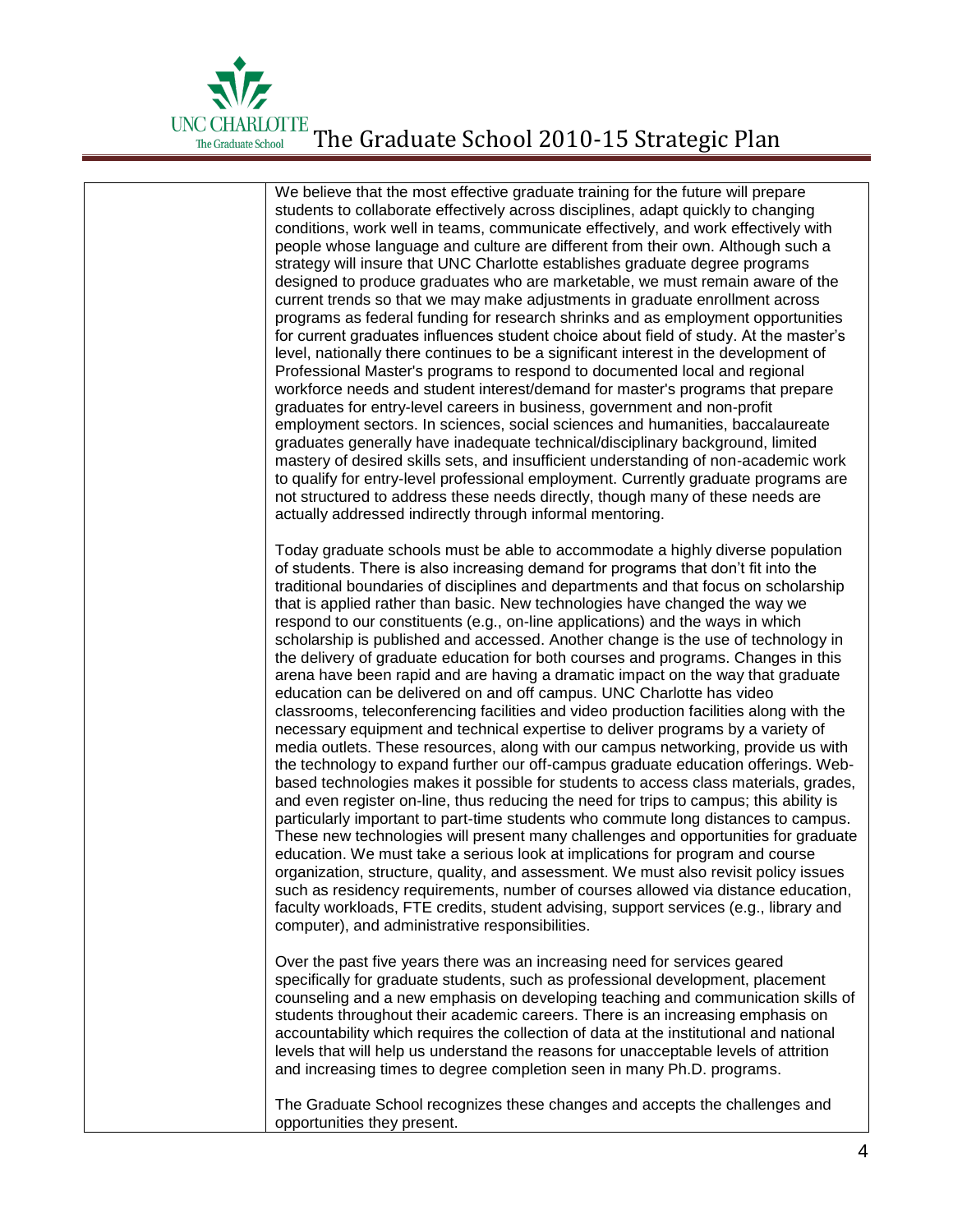

## **III. NEW STRATEGIC GOALS, ACTION PLANS AND PERFORMANCE OUTCOMES FOR 2010-15**

**A. Graduate School Goal #1:** Provide Effective Management in the Recruitment, Admission, Enrollment, and Retention of Qualified and Diverse Graduate Student Populations.

| B. Relationship of goal<br>to next higher reporting<br>unit goal: | Contributes to Academic Affairs Goals: To integrate at the graduate level quality<br>teaching and mentoring with research to prepare the next generation of leaders.<br>To advance programs of research and scholarship that expand the frontiers of<br>knowledge, including those that solve problems at the interface of disciplines, and<br>leverage discovery for the public benefit. To offer a portfolio of educational programs<br>that are forward looking and responsive to the intellectual, cultural, and economic<br>needs of the region.                                                                                                                                                                                                                                              |
|-------------------------------------------------------------------|----------------------------------------------------------------------------------------------------------------------------------------------------------------------------------------------------------------------------------------------------------------------------------------------------------------------------------------------------------------------------------------------------------------------------------------------------------------------------------------------------------------------------------------------------------------------------------------------------------------------------------------------------------------------------------------------------------------------------------------------------------------------------------------------------|
| C. Action plans to<br>achieve goal:                               | Strategic Graduate Enrollment Management [GEM] is a crucial element of planning<br>for new growth at this university as it concerns both academic program growth and<br>human, fiscal, and facility needs. Graduate enrollment management must be data-<br>driven and focus on what is best for students' success while increasing enrollment<br>numbers and stabilizing institutional revenues. The Graduate School will partner with<br>University administrators and faculty to provide effective graduate enrollment<br>management by:<br>Using assessments and best practices<br>$\bullet$                                                                                                                                                                                                    |
|                                                                   | Providing and/or communicating funding opportunities<br>$\bullet$<br>Fostering a sense of graduate community<br>$\bullet$                                                                                                                                                                                                                                                                                                                                                                                                                                                                                                                                                                                                                                                                          |
|                                                                   | Use best practices, technology, and assessment to strategically recruit, enroll,<br>1<br>and graduate excellent domestic and international students, and develop alumni<br>and donor relationships, while preserving personal service to the greatest extent<br>possible and increasing the size of graduate enrollment. In all these activities we<br>will seek campus-wide, sustainable solutions.                                                                                                                                                                                                                                                                                                                                                                                               |
|                                                                   | Provide leadership to the Graduate Enrollment Management [GEM]<br>Workgroup to collaboratively develop and communicate well-planned<br>strategies to proactively shape graduate enrollment at UNC Charlotte in an<br>effort to meet established enrollment goals. Such strategies are informed by<br>data collection and analysis in order to produce measurable improvements<br>in such areas as recruitment, admissions, funding, and retention.<br>Apply a web-based technology and other technology solutions for<br>$\bullet$<br>continuous process improvement for service delivery to students and faculty.<br>Analyze enrollment data to strategically support enrollment growth at the<br>$\bullet$<br>program level in an effort to meet or exceed University enrollment<br>projections. |
|                                                                   | In partnership with the Office of International Programs, serve as a resource<br>$\bullet$<br>to graduate faculty to develop international pipelines to cultivate<br>collaborative opportunities and recruit excellent graduate students.                                                                                                                                                                                                                                                                                                                                                                                                                                                                                                                                                          |
|                                                                   | Support and expand the work of the Graduate Educational Opportunities<br>committee to promote academic engagement for underrepresented student<br>populations on campus.                                                                                                                                                                                                                                                                                                                                                                                                                                                                                                                                                                                                                           |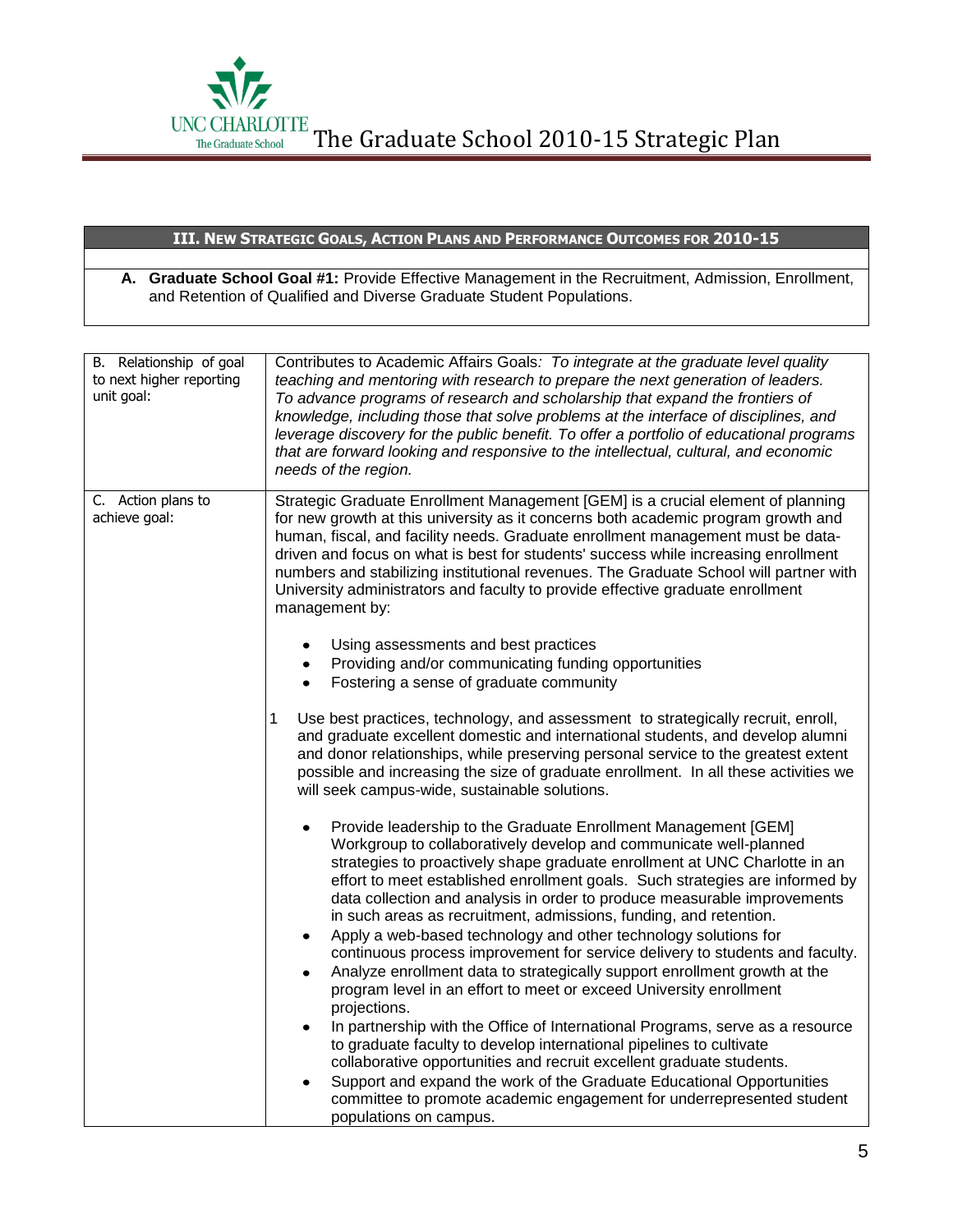| Promote best practices among graduate programs to develop domestic<br>$\bullet$<br>academic and non-academic pipelines to recruit excellent graduate<br>students, particularly those seeking an integrative graduate experience.<br>Formulate a deliberate strategy to support the University brand to recruit four<br>generations of excellent students to the Graduate School, particularly in the<br>use of social media.<br>Support efforts to recruit underrepresented students to the Graduate School,<br>$\bullet$<br>particularly by nurturing relationships with HBCUs and other on- and off-<br>campus constituents.<br>Identify best practices that support graduate student persistence, as defined<br>$\bullet$<br>by retention rates and the timely completion of degree programs.<br>Develop customizable tools that departments can use to improve retention<br>$\bullet$<br>and improve graduation rates.<br>Take full advantage of recent and continuing information system<br>$\bullet$<br>technological advances to ensure maximum efficiency of service rendered<br>by the Graduate School to all constituents.<br>Provide leadership to the academic colleges in determining enrollment goals<br>$\bullet$<br>reflective of a qualified and diverse graduate student community that meets<br>or exceeds those of peer institutions.<br>Provide training and support for Graduate Program Directors and<br>$\bullet$<br>Coordinators.<br>Develop a roles and responsibility template for Graduate Program Directors<br>$\bullet$<br>and encourage its adoption in the colleges.<br>Work with internal and external constituents to identify and implement new<br>$\bullet$<br>graduate degree programs that are consistent with institutional goals. This<br>must involve consideration of current and future occupational and<br>educational needs of region, state, nation and globe to help drive future<br>needs.<br>Given that Graduate Admissions is also responsible for the recruitment,<br>admission, and enrollment of international undergraduates to UNC<br>Charlotte, we will establish enrollment targets for this group of students and |
|-----------------------------------------------------------------------------------------------------------------------------------------------------------------------------------------------------------------------------------------------------------------------------------------------------------------------------------------------------------------------------------------------------------------------------------------------------------------------------------------------------------------------------------------------------------------------------------------------------------------------------------------------------------------------------------------------------------------------------------------------------------------------------------------------------------------------------------------------------------------------------------------------------------------------------------------------------------------------------------------------------------------------------------------------------------------------------------------------------------------------------------------------------------------------------------------------------------------------------------------------------------------------------------------------------------------------------------------------------------------------------------------------------------------------------------------------------------------------------------------------------------------------------------------------------------------------------------------------------------------------------------------------------------------------------------------------------------------------------------------------------------------------------------------------------------------------------------------------------------------------------------------------------------------------------------------------------------------------------------------------------------------------------------------------------------------------------------------------------------------------------------------------------------------------------|
| develop appropriate recruitment strategies to increase the size and quality of                                                                                                                                                                                                                                                                                                                                                                                                                                                                                                                                                                                                                                                                                                                                                                                                                                                                                                                                                                                                                                                                                                                                                                                                                                                                                                                                                                                                                                                                                                                                                                                                                                                                                                                                                                                                                                                                                                                                                                                                                                                                                              |
| this important segment of the student population at UNC Charlotte.                                                                                                                                                                                                                                                                                                                                                                                                                                                                                                                                                                                                                                                                                                                                                                                                                                                                                                                                                                                                                                                                                                                                                                                                                                                                                                                                                                                                                                                                                                                                                                                                                                                                                                                                                                                                                                                                                                                                                                                                                                                                                                          |
| $\overline{2}$<br>Initiate funding innovations that are scalable to support graduate students and                                                                                                                                                                                                                                                                                                                                                                                                                                                                                                                                                                                                                                                                                                                                                                                                                                                                                                                                                                                                                                                                                                                                                                                                                                                                                                                                                                                                                                                                                                                                                                                                                                                                                                                                                                                                                                                                                                                                                                                                                                                                           |
| maximize the use of existing funding.                                                                                                                                                                                                                                                                                                                                                                                                                                                                                                                                                                                                                                                                                                                                                                                                                                                                                                                                                                                                                                                                                                                                                                                                                                                                                                                                                                                                                                                                                                                                                                                                                                                                                                                                                                                                                                                                                                                                                                                                                                                                                                                                       |
| Provide leadership and other actions necessary to increase the number of<br>fellowships for domestic and international graduate students.<br>Increase the number of full-time domestic and international doctoral students<br>who are fully and adequately funded.                                                                                                                                                                                                                                                                                                                                                                                                                                                                                                                                                                                                                                                                                                                                                                                                                                                                                                                                                                                                                                                                                                                                                                                                                                                                                                                                                                                                                                                                                                                                                                                                                                                                                                                                                                                                                                                                                                          |
| Develop strategies to increase funding for research and travel support for<br>٠<br>graduate students.                                                                                                                                                                                                                                                                                                                                                                                                                                                                                                                                                                                                                                                                                                                                                                                                                                                                                                                                                                                                                                                                                                                                                                                                                                                                                                                                                                                                                                                                                                                                                                                                                                                                                                                                                                                                                                                                                                                                                                                                                                                                       |
| Increase the number of master's students who receive funding support,<br>$\bullet$<br>particularly in light of recession-related reductions in employer and third-<br>party funding and increased unemployment.                                                                                                                                                                                                                                                                                                                                                                                                                                                                                                                                                                                                                                                                                                                                                                                                                                                                                                                                                                                                                                                                                                                                                                                                                                                                                                                                                                                                                                                                                                                                                                                                                                                                                                                                                                                                                                                                                                                                                             |
| Collaborate with academic units to increase the number of paid internships                                                                                                                                                                                                                                                                                                                                                                                                                                                                                                                                                                                                                                                                                                                                                                                                                                                                                                                                                                                                                                                                                                                                                                                                                                                                                                                                                                                                                                                                                                                                                                                                                                                                                                                                                                                                                                                                                                                                                                                                                                                                                                  |
| completed by graduate students.                                                                                                                                                                                                                                                                                                                                                                                                                                                                                                                                                                                                                                                                                                                                                                                                                                                                                                                                                                                                                                                                                                                                                                                                                                                                                                                                                                                                                                                                                                                                                                                                                                                                                                                                                                                                                                                                                                                                                                                                                                                                                                                                             |
| Analyze funding allocations by program and level to provide<br>recommendations on stipend levels needed to recruit, enroll and retain<br>highly qualified graduate students.                                                                                                                                                                                                                                                                                                                                                                                                                                                                                                                                                                                                                                                                                                                                                                                                                                                                                                                                                                                                                                                                                                                                                                                                                                                                                                                                                                                                                                                                                                                                                                                                                                                                                                                                                                                                                                                                                                                                                                                                |
| Apply a web-based management tool to coordinate the funding offers among                                                                                                                                                                                                                                                                                                                                                                                                                                                                                                                                                                                                                                                                                                                                                                                                                                                                                                                                                                                                                                                                                                                                                                                                                                                                                                                                                                                                                                                                                                                                                                                                                                                                                                                                                                                                                                                                                                                                                                                                                                                                                                    |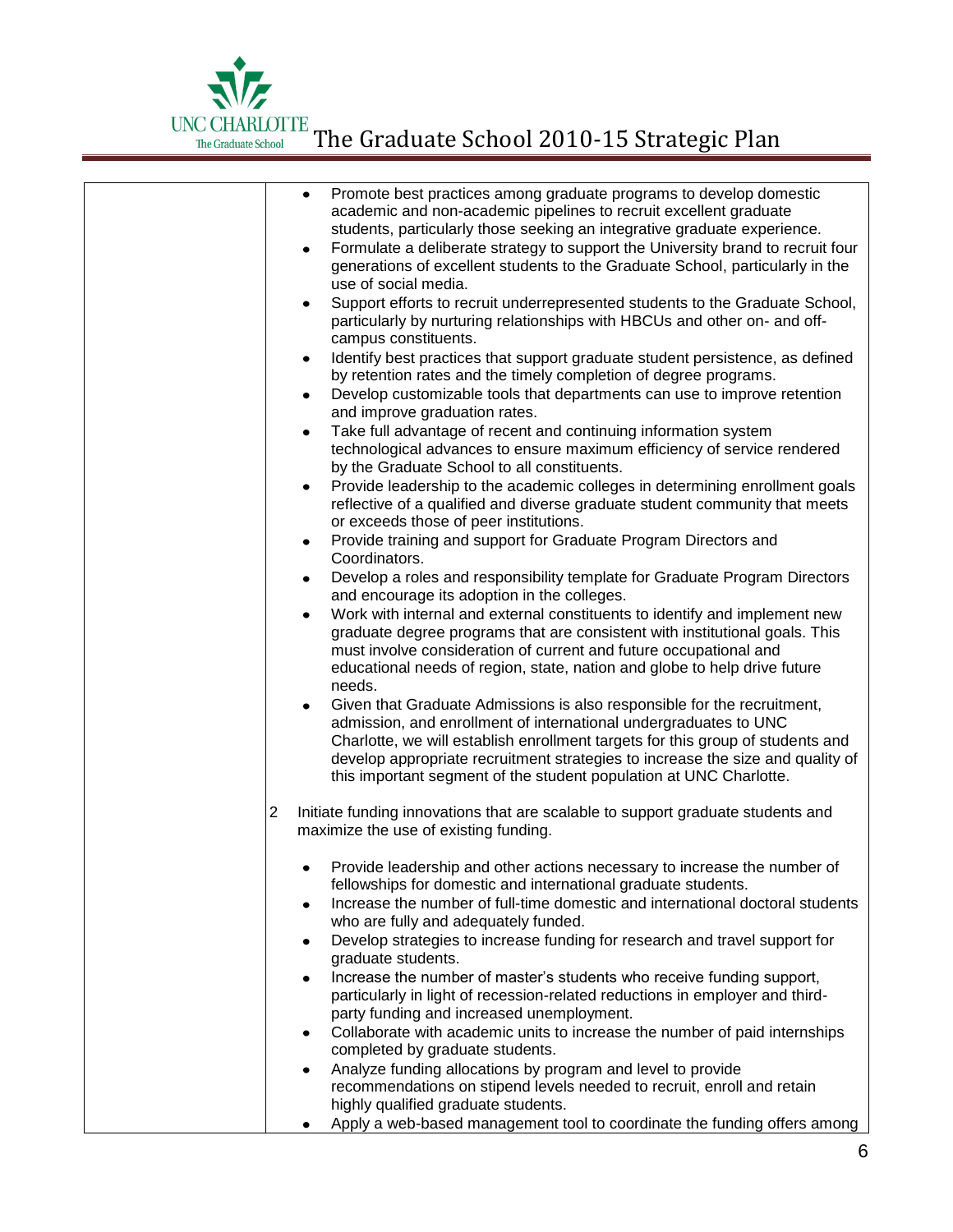

|                                                                 | graduate programs, the Graduate School, and financial aid such that<br>assistantship and tuition award offers go out simultaneously, and earlier in<br>the enrollment cycle.<br>3<br>Develop a complete infrastructure for graduate education to cultivate and sustain<br>a graduate community at the University.<br>While the University's first priority is to provide sound academic programs and the<br>intellectual framework in which they will be meaningful, it is also our responsibility to<br>provide opportunities to develop a diverse and cohesive graduate community.<br>Establish the Center for Graduate Life [CGL]. This facility will be housed<br>٠<br>within the Graduate School and will work to help achieve University graduate<br>education goals including attracting and retaining outstanding graduate<br>students and supporting the continued development of graduate programs of<br>the highest quality.<br>In order to allow graduate students to take full advantage of opportunities to<br>use their expertise to make a meaningful and lasting difference in their<br>discipline, the community, and the world, the Graduate School will expand<br>the Graduate Professional Development Program which is supported<br>through the Center for Graduate Life. The Professional Development<br>Program provides curricula to responsively teach graduate students skills<br>required as professionals, including the responsible conduct of research and<br>ethics training.<br>Expand the Graduate Life Fellows program as a means to increase student<br>$\bullet$<br>engagement in the graduate community.<br>Support the Graduate and Professional Student Government [GPSG] in their<br>$\bullet$<br>efforts to enhance the group's visibility and encourage the leadership to<br>explore new areas of programming and activities to support graduate<br>students.<br>Advocate for dedicated physical facilities to meet the needs of graduate<br>$\bullet$<br>students related to housing, dining, child care, social interaction, and<br>interdisciplinary learning. |
|-----------------------------------------------------------------|--------------------------------------------------------------------------------------------------------------------------------------------------------------------------------------------------------------------------------------------------------------------------------------------------------------------------------------------------------------------------------------------------------------------------------------------------------------------------------------------------------------------------------------------------------------------------------------------------------------------------------------------------------------------------------------------------------------------------------------------------------------------------------------------------------------------------------------------------------------------------------------------------------------------------------------------------------------------------------------------------------------------------------------------------------------------------------------------------------------------------------------------------------------------------------------------------------------------------------------------------------------------------------------------------------------------------------------------------------------------------------------------------------------------------------------------------------------------------------------------------------------------------------------------------------------------------------------------------------------------------------------------------------------------------------------------------------------------------------------------------------------------------------------------------------------------------------------------------------------------------------------------------------------------------------------------------------------------------------------------------------------------------------------------------------------------------------------------------------------|
| D. Effectiveness<br>measures/methods to<br>assess outcomes/goal | 1.<br>Utilization of technology, best practices, and assessment to support campus-<br>wide, sustainable solutions to recruit, enroll, and graduate excellent domestic and<br>international students.                                                                                                                                                                                                                                                                                                                                                                                                                                                                                                                                                                                                                                                                                                                                                                                                                                                                                                                                                                                                                                                                                                                                                                                                                                                                                                                                                                                                                                                                                                                                                                                                                                                                                                                                                                                                                                                                                                         |
| attainment:                                                     | The development and utilization of the electronic Graduate Enrollment<br>$\bullet$<br>Management program.<br>Evaluate the GEM Workgroup meeting schedule and associated minutes<br>٠<br>describing work done.<br>Enrollment numbers compared to projections.<br>٠<br>Provide a framework for the implementation of 5-year bachelors/masters<br>$\bullet$<br>degree program.<br>Program retention, completion and time-to-degree data.<br>٠<br>Student suspension and termination numbers.<br>٠<br>Survey of applicant satisfaction with admissions application process.<br>٠<br>Application and admission reports.<br>٠<br>Data on graduate enrollment by race, ethnicity, gender, and academic<br>$\bullet$<br>performance in relation to available comparable data of peer institutions.                                                                                                                                                                                                                                                                                                                                                                                                                                                                                                                                                                                                                                                                                                                                                                                                                                                                                                                                                                                                                                                                                                                                                                                                                                                                                                                   |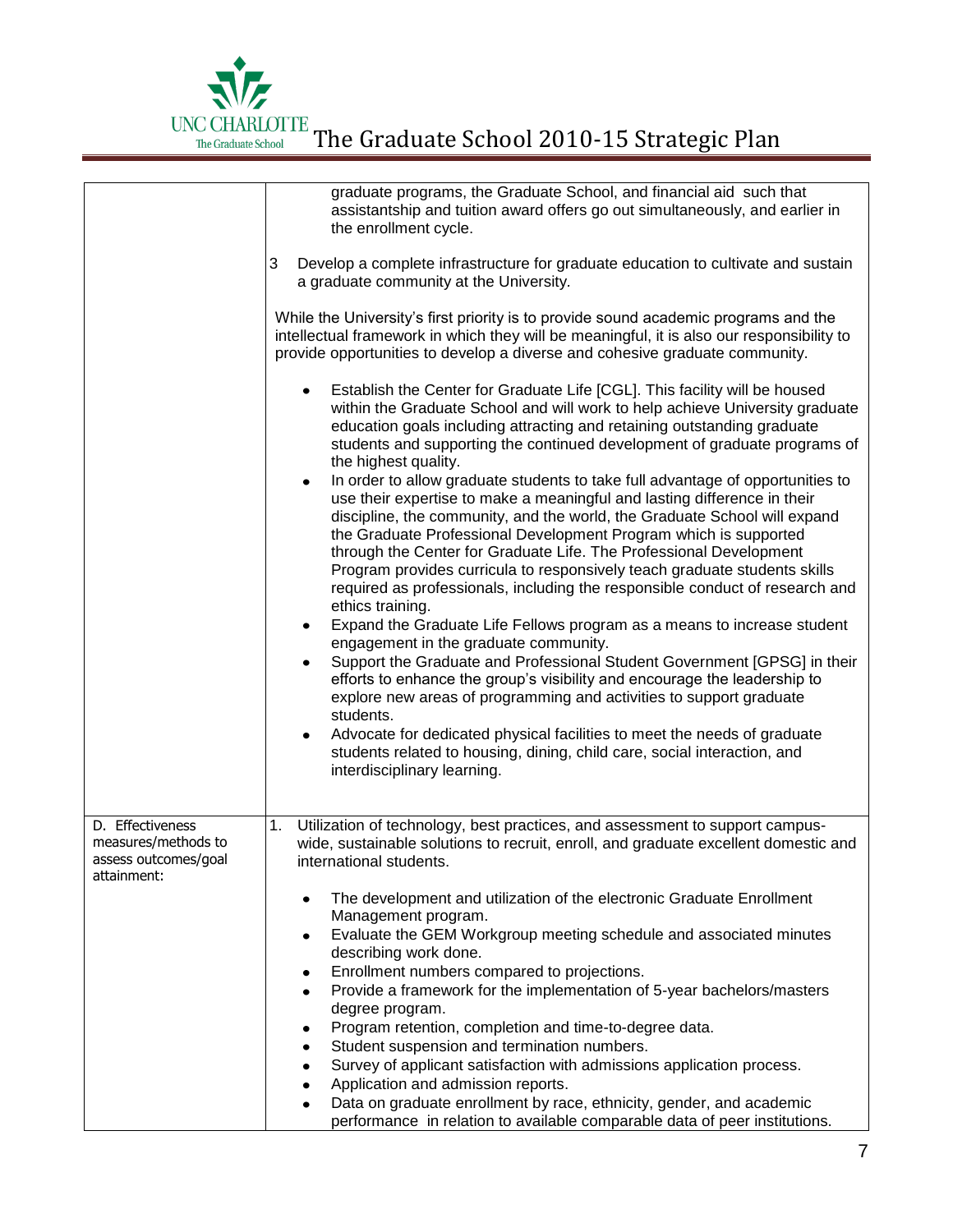

|                                           | Number of collaborative partnerships developed and/or sustained.<br>٠<br>Students enrolled via collaborative partnerships.<br>٠<br>New technologies deployed to support continuing student processes (e.g.,<br>$\bullet$<br>graduation clearance, funding, special requests, and retention).<br>Annual satisfaction survey of Graduate Program Directors.<br>٠<br>Annual Graduate Program Director stipend amount average.<br>٠<br>Annual turnover of Graduate Program Directors.<br>$\bullet$<br>Training/best practices workshops offered to program directors.<br>$\bullet$<br>New initiatives to support the enrollment of a diverse student population.<br>$\bullet$<br>Initiate funding innovations that are scalable to support graduate students.<br>2.<br>Development/utilization of eGA funding system.<br>Funding offers made/accepted total and by program compared to prior<br>years.<br>Funding data including award expenditures, number of students assisted,<br>and average funding package by degree and program.<br>New fellowships implemented.<br>٠<br>Students supported with new travel/research grants.<br>$\bullet$ |
|-------------------------------------------|----------------------------------------------------------------------------------------------------------------------------------------------------------------------------------------------------------------------------------------------------------------------------------------------------------------------------------------------------------------------------------------------------------------------------------------------------------------------------------------------------------------------------------------------------------------------------------------------------------------------------------------------------------------------------------------------------------------------------------------------------------------------------------------------------------------------------------------------------------------------------------------------------------------------------------------------------------------------------------------------------------------------------------------------------------------------------------------------------------------------------------------------|
|                                           | Student satisfaction surveys regarding funding availability, funding publicity,<br>and effectiveness of the application/nomination process.                                                                                                                                                                                                                                                                                                                                                                                                                                                                                                                                                                                                                                                                                                                                                                                                                                                                                                                                                                                                  |
|                                           | Development of a graduate student culture throughout the University.<br>3.                                                                                                                                                                                                                                                                                                                                                                                                                                                                                                                                                                                                                                                                                                                                                                                                                                                                                                                                                                                                                                                                   |
|                                           | Persistence data by level and program.<br>$\bullet$<br>Utilization data of CGL.<br>$\bullet$<br>Graduate Professional Development program attendance and satisfaction.<br>$\bullet$<br>Graduate Professional Development offerings and variety.<br>$\bullet$<br>Graduate student and Graduate School representation on University<br>$\bullet$<br>committees.<br>Evidence of graduate student support in strategic plans across the<br>$\bullet$<br>University.<br>Graduate Student Needs Assessment and Exit Surveys.                                                                                                                                                                                                                                                                                                                                                                                                                                                                                                                                                                                                                       |
| E. Assessment schedule<br>to assess goal: | Regular data collection, progress reports, and feedback                                                                                                                                                                                                                                                                                                                                                                                                                                                                                                                                                                                                                                                                                                                                                                                                                                                                                                                                                                                                                                                                                      |
| F. Person/group<br>responsible:           | Graduate School Senior Staff, Graduate School Director of Development, Dean's<br>Office, Graduate Program Directors, GEM Working Group, ITS, Office of<br>International Programs, Sponsored Programs.                                                                                                                                                                                                                                                                                                                                                                                                                                                                                                                                                                                                                                                                                                                                                                                                                                                                                                                                        |
| G. Performance<br>outcomes for goal:      | Utilization of technology, best practices, and assessment to support campus-<br>1.<br>wide, sustainable solutions to recruit, enroll, and graduate excellent domestic and<br>international students.                                                                                                                                                                                                                                                                                                                                                                                                                                                                                                                                                                                                                                                                                                                                                                                                                                                                                                                                         |
|                                           | Development and utilization of eGem to provide historical enrollment data<br>and generate projections for future enrollment at the program level.<br>A clear and well defined recruitment plan related to Graduate School<br>٠<br>mission and associated assessment.<br>Improved recruitment/admission/enrollment yields in the aggregate and at<br>the program level. Focus on master's and doctoral students with an<br>increasing quality of admission credentials.<br>Implement a new web site and on-line application process for international<br>٠                                                                                                                                                                                                                                                                                                                                                                                                                                                                                                                                                                                    |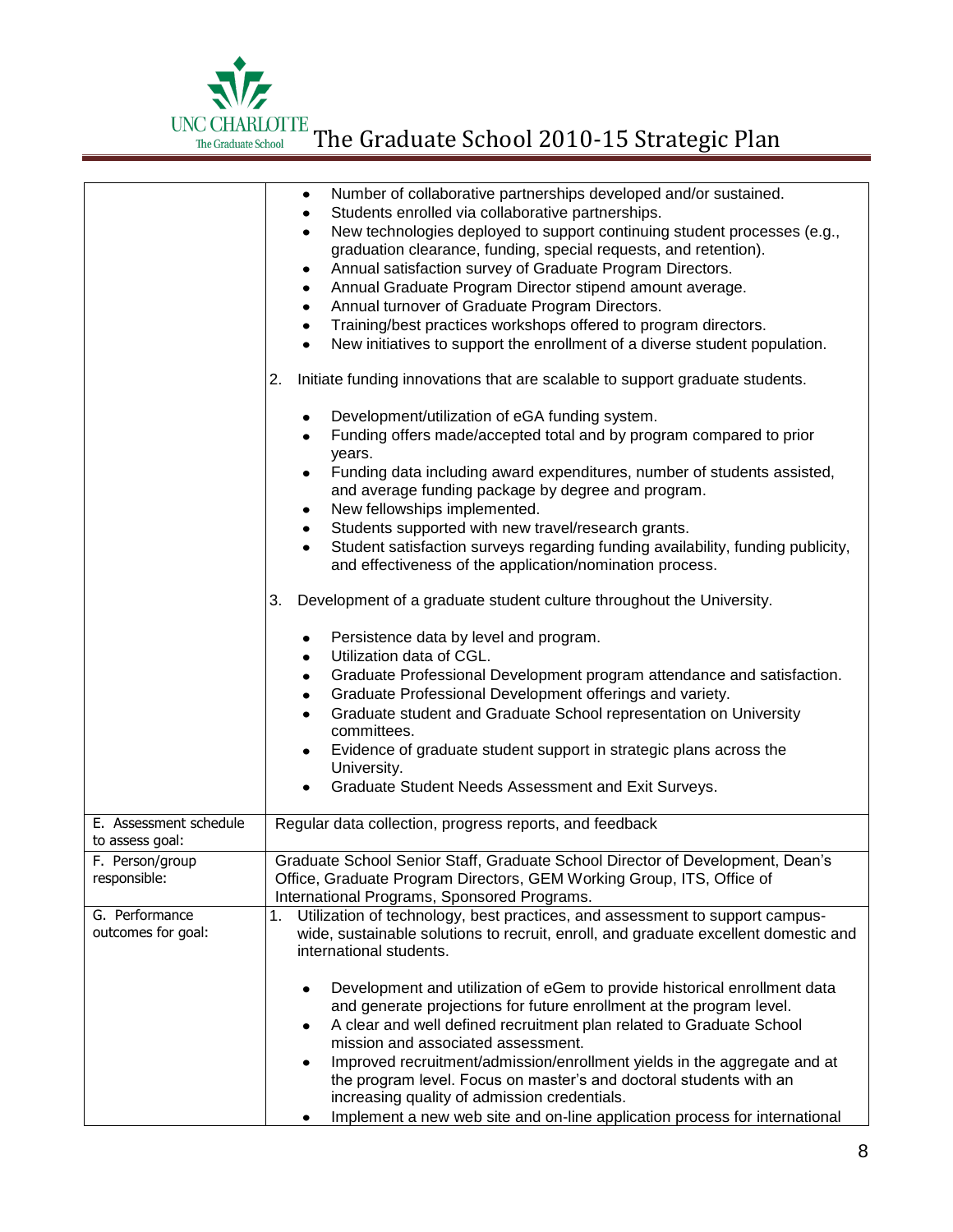

|    | undergraduate applicants.                                                                                                                                                                                            |
|----|----------------------------------------------------------------------------------------------------------------------------------------------------------------------------------------------------------------------|
|    | Approval and implementation of new 5-year bachelor/masters degree                                                                                                                                                    |
|    | programs.                                                                                                                                                                                                            |
|    | Higher retention and shorter time to degree data by student and program<br>level.                                                                                                                                    |
|    | Increased number of workshops offered to program directors and graduate<br>$\bullet$                                                                                                                                 |
|    | faculty in conjunction with the Office of International Programs.                                                                                                                                                    |
|    | Increased number of training workshops offered to program directors and<br>$\bullet$<br>administrative staff.                                                                                                        |
|    | Increased participation by program directors and coordinators in training and<br>$\bullet$                                                                                                                           |
|    | information workshops.                                                                                                                                                                                               |
|    | Development and delivery of deliberate communications strategy with<br>$\bullet$<br>various constituencies to include the use of social media.                                                                       |
|    |                                                                                                                                                                                                                      |
|    | Increased number and improved effectiveness of recruitment events on<br>$\bullet$<br>campus to support initiatives to enroll a more diverse graduate school class.                                                   |
|    | Increased number of sustainable new technology systems to support<br>$\bullet$                                                                                                                                       |
|    | recruitment, funding, enrollment, and graduation both at the Graduate                                                                                                                                                |
|    | School and at the program level.                                                                                                                                                                                     |
|    | Growth of recruitment awards to programs from the Graduate School as well<br>$\bullet$<br>as the amount of resources expended by the programs to support graduate<br>student recruitment, enrollment, and retention. |
|    | Number of new degree and certificate programs established.                                                                                                                                                           |
|    |                                                                                                                                                                                                                      |
| 2. | Initiate funding innovations that are scalable to support graduate students.                                                                                                                                         |
|    | Increased funding evidenced by additional fully supported doctoral students<br>$\bullet$                                                                                                                             |
|    | and increased numbers of master's students with assistance.                                                                                                                                                          |
|    | Increased student support for research and related travel, and increased<br>٠<br>number of paid internships.                                                                                                         |
|    | Increased funding for students seeking an international experience and<br>٠<br>summer research opportunities.                                                                                                        |
|    | Increased number of students funded in programs that historically have little<br>$\bullet$<br>funding available to support full time enrolled students.                                                              |
|    | The number of stipends and their amount from external sources increase.<br>٠                                                                                                                                         |
|    | Enhanced utilization of web-based tool to coordinate funding offers.<br>$\bullet$                                                                                                                                    |
|    | Increased number and amount of philanthropic fellowships generated to                                                                                                                                                |
|    | support excellent students.                                                                                                                                                                                          |
| 3. | Development of a graduate student culture throughout the University.                                                                                                                                                 |
|    | Increased number of opportunities provided via the Graduate Professional<br>٠                                                                                                                                        |
|    | Institute and an increasing number of students attending the workshops.                                                                                                                                              |
|    | Enhanced utilization data for the new Graduate Life Center.<br>٠                                                                                                                                                     |
|    | Improved student satisfaction as related to the annual Graduate Student<br>$\bullet$<br>Needs Assessment and Graduate Exit Survey data.                                                                              |
|    | Enhanced and more effective ethics training and responsible conduct of<br>$\bullet$                                                                                                                                  |
|    | research training programs available and attended.                                                                                                                                                                   |
|    | Expanded for-credit offerings through the Professional Development<br>٠<br>Program to include certificate programs.                                                                                                  |
|    | An increased number of events sponsored by the GPSG to promote a<br>٠                                                                                                                                                |
|    | graduate student culture and the number of students participating in the                                                                                                                                             |
|    | various events.                                                                                                                                                                                                      |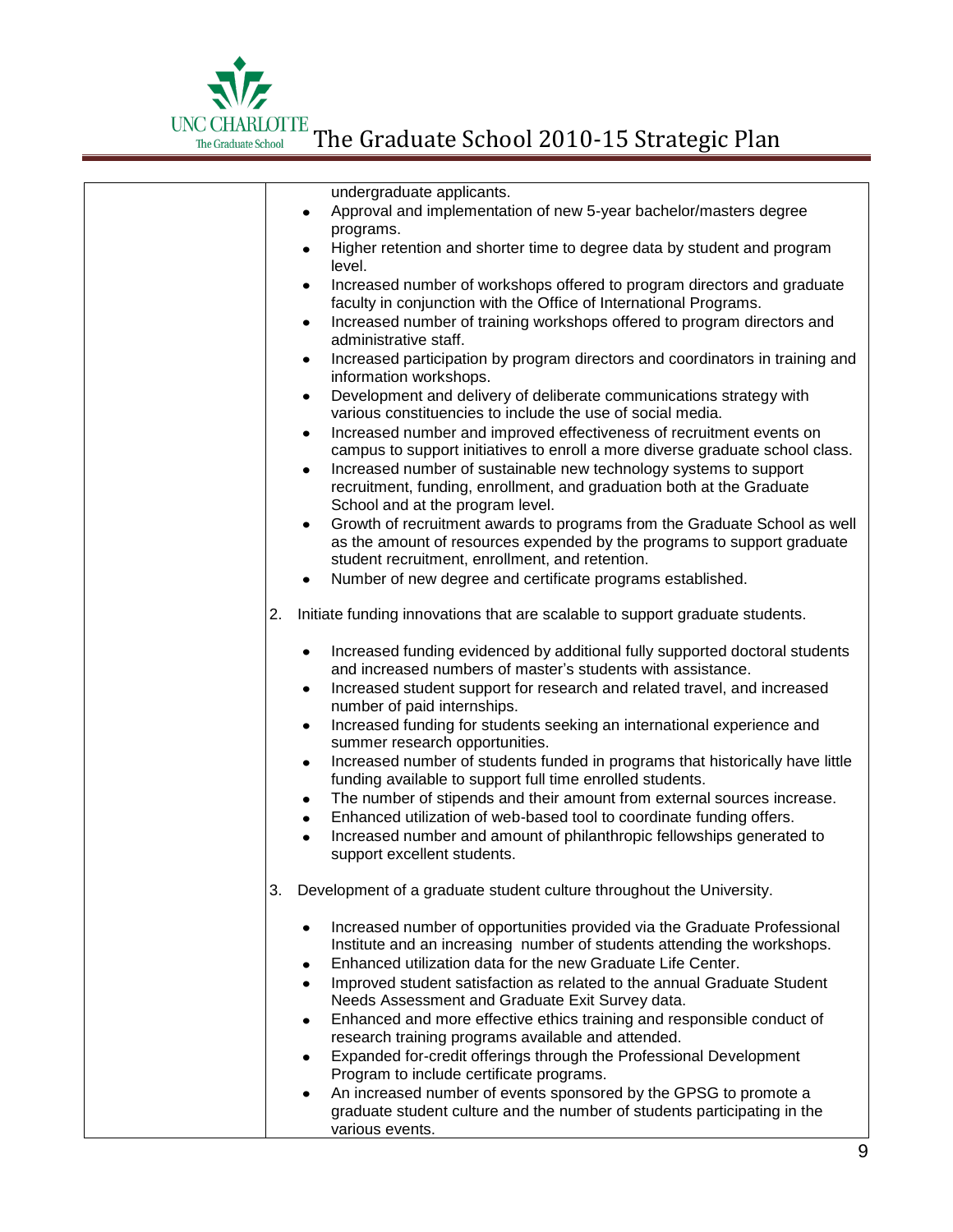

|                        | More graduate student representation on University-wide committees.<br>Increased availability and use of University facilities to support graduate<br>students.                                                                                                                                                                                                                                                                                                                                                                                                                                                                                                                                                                                                                                                                                                         |
|------------------------|-------------------------------------------------------------------------------------------------------------------------------------------------------------------------------------------------------------------------------------------------------------------------------------------------------------------------------------------------------------------------------------------------------------------------------------------------------------------------------------------------------------------------------------------------------------------------------------------------------------------------------------------------------------------------------------------------------------------------------------------------------------------------------------------------------------------------------------------------------------------------|
| H. Resources Required: | Additional admissions staff and enrolled students processing staff to meet<br>1.<br>enrollment growth<br>Funding for Faculty Associates, lecturers, and instructors to support CGL<br>2.<br>Increased operating budget for Graduate Admissions and International<br>3.<br>Undergraduate Admissions.<br>Increased operating space, budget, and staff for CGL.<br>4.<br>With new responsibilities for graduate student funding and enrolled/graduating<br>5.<br>student services, there is a need for an increased operating budget and staff for<br>the new Graduate Academic Affairs unit.<br>Re-establish and increase graduate fellowships available through development<br>6.<br>efforts<br>Funding for a new Computer Consultant to support new technology<br>7.<br>enhancements<br>Additional funding for GASP, the Graduate Assistantship Pool and gradSHIP<br>8. |
|                        |                                                                                                                                                                                                                                                                                                                                                                                                                                                                                                                                                                                                                                                                                                                                                                                                                                                                         |

| <b>ANNUAL REPORT</b>                                                        |  |
|-----------------------------------------------------------------------------|--|
|                                                                             |  |
| I. Annual progress<br>assessment of<br>performance outcomes:                |  |
| J. Follow-up plan to make<br>changes as a result of<br>assessment findings: |  |

## **III. NEW STRATEGIC GOALS, ACTION PLANS AND PERFORMANCE OUTCOMES**

**A. Graduate School Goal #2**: Build a Graduate Culture Based on Integrative Teaching, Research, and Service.

| B. Relationship of goal<br>to next higher reporting<br>unit goal: | Contributes to Academic Affairs Goals: To respond to the educational needs of a<br>diverse community of learners through innovative programming and delivery of credit<br>and non-credit programs of study. To graduate students prepared for personal<br>success and civic responsibility in the 21 <sup>st</sup> century by offering challenging degree<br>programs, encouraging community engagement, and integrating the values of liberal<br>education throughout the undergraduate curriculum. To engage in focused efforts to<br>creatively address university and community needs through internal collaboration<br>and partnerships with public, private, and non-profit organizations. To support the<br>success of faculty and staff through career development opportunities, mentoring,<br>and access to supportive infrastructure. |
|-------------------------------------------------------------------|--------------------------------------------------------------------------------------------------------------------------------------------------------------------------------------------------------------------------------------------------------------------------------------------------------------------------------------------------------------------------------------------------------------------------------------------------------------------------------------------------------------------------------------------------------------------------------------------------------------------------------------------------------------------------------------------------------------------------------------------------------------------------------------------------------------------------------------------------|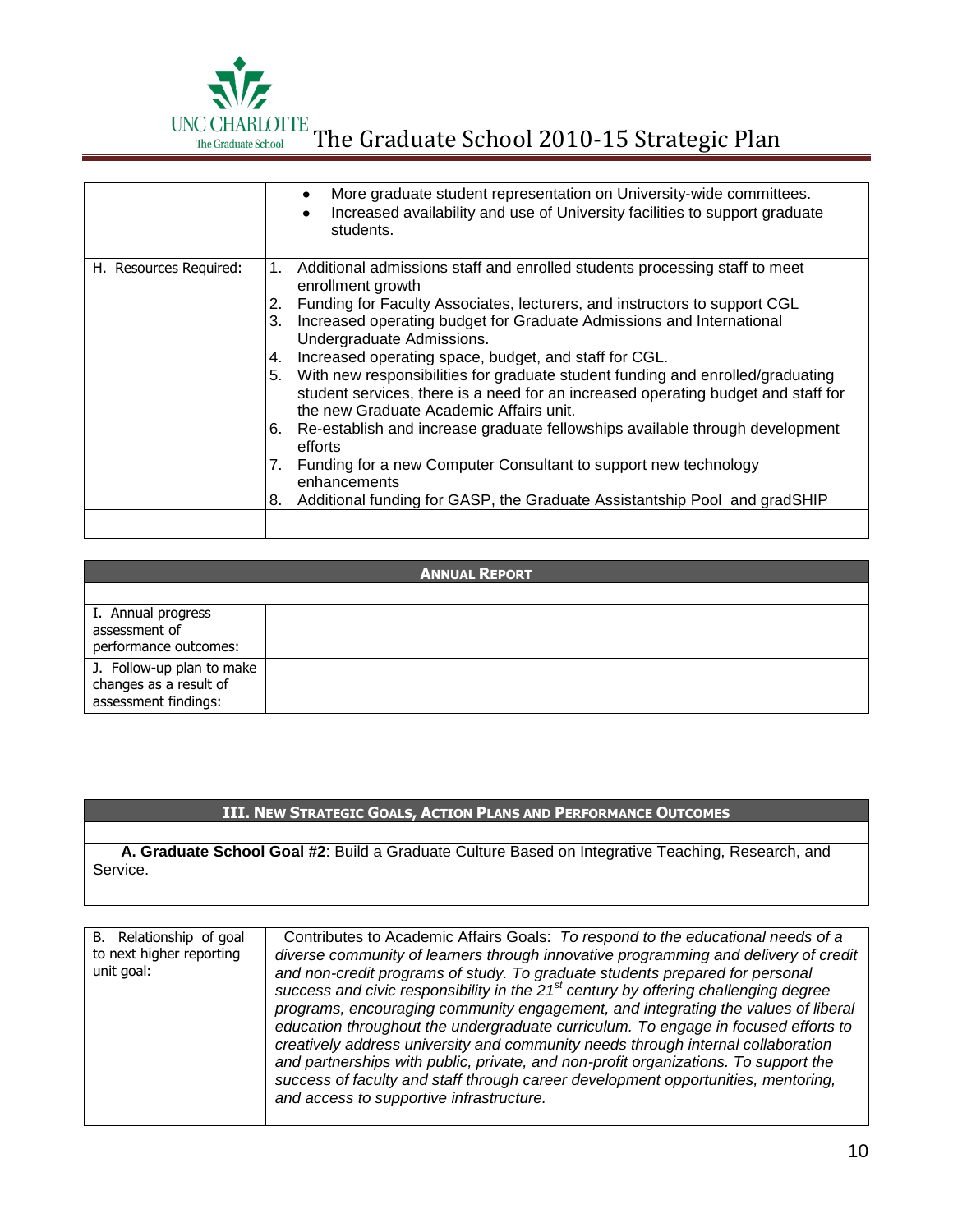

| C. Action plans to<br>achieve goal: | The classroom rarely incorporates the diversity of the many cultures and<br>communities of our world; yet students of today must function and lead in a very<br>diverse and complex workplace. Learning experiences must be provided beyond the<br>classroom, using the community and the natural environment as sustainable engines<br>to propel learning and teaching.<br>As a result of the need for new teaching and learning styles, efforts are underway to<br>reform graduate education and training programs in ways that prepare students for<br>new models of research, professional practice, and service. Together, these<br>changes have led to the development and diffusion of integrative approaches to<br>graduate education and training. This approach seeks to: (a) ground students in the<br>fundamentals of their own fields as well as expose them to several subfields of the<br>discipline; (b) develop students' technical proficiencies as well as their abilities to<br>communicate complex ideas and work well in diverse teams; and (c) prepare<br>students to engage in conversations and activities that shape policy and inform<br>sustainable and inclusive practice in public, private, and government sectors both |
|-------------------------------------|--------------------------------------------------------------------------------------------------------------------------------------------------------------------------------------------------------------------------------------------------------------------------------------------------------------------------------------------------------------------------------------------------------------------------------------------------------------------------------------------------------------------------------------------------------------------------------------------------------------------------------------------------------------------------------------------------------------------------------------------------------------------------------------------------------------------------------------------------------------------------------------------------------------------------------------------------------------------------------------------------------------------------------------------------------------------------------------------------------------------------------------------------------------------------------------------------------------------------------------------------------|
|                                     | regionally and across the globe.                                                                                                                                                                                                                                                                                                                                                                                                                                                                                                                                                                                                                                                                                                                                                                                                                                                                                                                                                                                                                                                                                                                                                                                                                       |
|                                     | The Graduate School's objective is to work with colleges and other campus<br>$\bullet$<br>units to integrate curriculum development, faculty development, and<br>assessment in order to provide an integrative learning environment for our<br>graduate students. This way we seek to initiate transformative change<br>through internal and external partnerships, develop and support nationally<br>and internationally recognized programs of research, scholarship, and<br>service that foster excellence and promote sustainability and inclusion in a                                                                                                                                                                                                                                                                                                                                                                                                                                                                                                                                                                                                                                                                                            |
|                                     | very diverse world.                                                                                                                                                                                                                                                                                                                                                                                                                                                                                                                                                                                                                                                                                                                                                                                                                                                                                                                                                                                                                                                                                                                                                                                                                                    |
|                                     | Increase and expand internal and external campus partnerships involving<br>٠<br>graduate students and graduate faculty that provide integrative mentoring<br>opportunities, including those that prepare the future leaders of tomorrow.                                                                                                                                                                                                                                                                                                                                                                                                                                                                                                                                                                                                                                                                                                                                                                                                                                                                                                                                                                                                               |
|                                     | Promote and facilitate the establishment of interdisciplinary degree and<br>$\bullet$<br>certificate programs.                                                                                                                                                                                                                                                                                                                                                                                                                                                                                                                                                                                                                                                                                                                                                                                                                                                                                                                                                                                                                                                                                                                                         |
|                                     | Implement the first interdisciplinary degree housed in the Graduate School,<br>$\bullet$<br>the Health Informatics Professional Science Master's.                                                                                                                                                                                                                                                                                                                                                                                                                                                                                                                                                                                                                                                                                                                                                                                                                                                                                                                                                                                                                                                                                                      |
|                                     | Support interdisciplinary curriculum development that includes linked<br>$\bullet$<br>courses, team teaching, bridge programs (undergraduate to graduate), study<br>abroad, summer research experiences, and internships.                                                                                                                                                                                                                                                                                                                                                                                                                                                                                                                                                                                                                                                                                                                                                                                                                                                                                                                                                                                                                              |
|                                     | As a component of an integrative curriculum, provide meaningful and<br>$\bullet$<br>periodic review of existing graduate degree programs that includes skill,<br>learning, and attitude outcomes assessment.                                                                                                                                                                                                                                                                                                                                                                                                                                                                                                                                                                                                                                                                                                                                                                                                                                                                                                                                                                                                                                           |
|                                     | Assess the role of the UNC Charlotte Academies in new program<br>٠<br>development.                                                                                                                                                                                                                                                                                                                                                                                                                                                                                                                                                                                                                                                                                                                                                                                                                                                                                                                                                                                                                                                                                                                                                                     |
|                                     | Expand the number of programs offered through the UNC Charlotte<br>٠<br>Graduate Center.                                                                                                                                                                                                                                                                                                                                                                                                                                                                                                                                                                                                                                                                                                                                                                                                                                                                                                                                                                                                                                                                                                                                                               |
|                                     | Work to fully integrate graduate education with campus-based research<br>٠                                                                                                                                                                                                                                                                                                                                                                                                                                                                                                                                                                                                                                                                                                                                                                                                                                                                                                                                                                                                                                                                                                                                                                             |
|                                     | centers.<br>Expand mentoring opportunities for faculty. Focus on cross-disciplinary                                                                                                                                                                                                                                                                                                                                                                                                                                                                                                                                                                                                                                                                                                                                                                                                                                                                                                                                                                                                                                                                                                                                                                    |
|                                     | mentoring and guidance for junior faculty who have yet to graduate a<br>doctoral student.                                                                                                                                                                                                                                                                                                                                                                                                                                                                                                                                                                                                                                                                                                                                                                                                                                                                                                                                                                                                                                                                                                                                                              |
|                                     | Encourage exemplary professional development for graduate students and<br>٠<br>graduate faculty.                                                                                                                                                                                                                                                                                                                                                                                                                                                                                                                                                                                                                                                                                                                                                                                                                                                                                                                                                                                                                                                                                                                                                       |
|                                     | Assist with the development and implementation of graduate academic<br>partnerships with international universities and organizations.                                                                                                                                                                                                                                                                                                                                                                                                                                                                                                                                                                                                                                                                                                                                                                                                                                                                                                                                                                                                                                                                                                                 |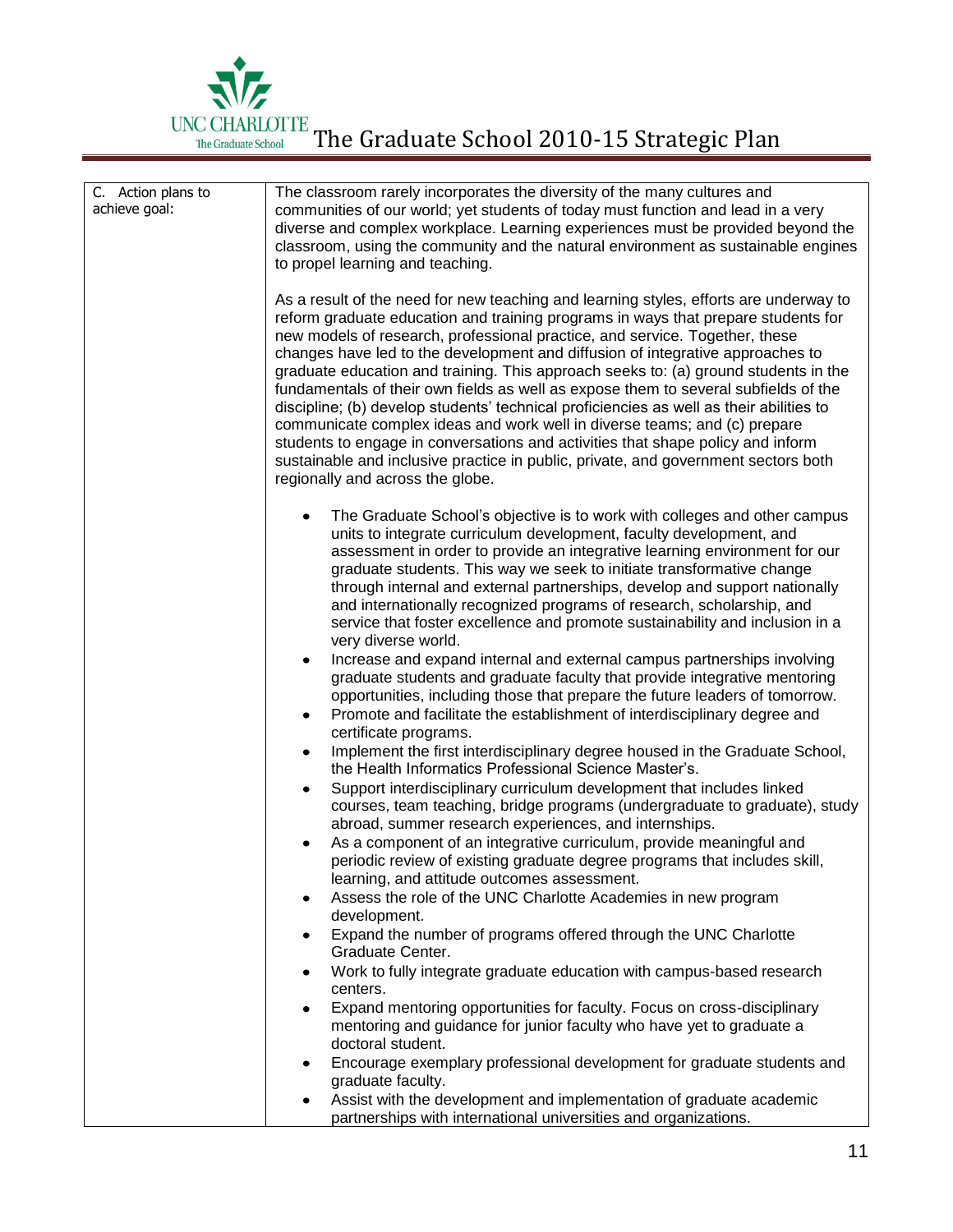

|                                                                                | Improve the education and working conditions of postdoctoral scholars by<br>$\bullet$<br>providing them advocacy, support, and professional development.<br>Assess various mediums of instruction and methodically work to support<br>$\bullet$<br>alternative delivery methods based on public need.                                                                                                                                                                                                                                                                                                                                                                                                                                                                                                                                                                                                                                                                                                                                                                                                                                                                                                                                                                                                                                    |
|--------------------------------------------------------------------------------|------------------------------------------------------------------------------------------------------------------------------------------------------------------------------------------------------------------------------------------------------------------------------------------------------------------------------------------------------------------------------------------------------------------------------------------------------------------------------------------------------------------------------------------------------------------------------------------------------------------------------------------------------------------------------------------------------------------------------------------------------------------------------------------------------------------------------------------------------------------------------------------------------------------------------------------------------------------------------------------------------------------------------------------------------------------------------------------------------------------------------------------------------------------------------------------------------------------------------------------------------------------------------------------------------------------------------------------|
| D. Effectiveness<br>measures/methods to<br>assess outcomes/goal<br>attainment: | Development of a web-based database containing information related to<br>$\bullet$<br>domestic and international partnerships/collaborations.<br>Assess the number of new internal and external partnerships annually.<br>٠<br>Annual needs assessment and satisfaction survey of post-docs.<br>٠<br>Count of mentoring opportunities available for junior faculty.<br>$\bullet$<br>Increase in the professional development offerings available to students and<br>$\bullet$<br>faculty.<br>Number of interdisciplinary degrees and certificates and programs offered by<br>$\bullet$<br>the colleges and by the Graduate School.<br>Integration of campus-based research centers with graduate education.<br>٠<br>Identification and assessment of programs delivered via alternative<br>$\bullet$<br>methods.                                                                                                                                                                                                                                                                                                                                                                                                                                                                                                                         |
| E. Assessment schedule<br>to assess goal:                                      | Regular data collection, progress reports, and feedback                                                                                                                                                                                                                                                                                                                                                                                                                                                                                                                                                                                                                                                                                                                                                                                                                                                                                                                                                                                                                                                                                                                                                                                                                                                                                  |
| F. Person/group<br>responsible:                                                | Graduate School Senior Staff, Dean's Office, Graduate Program Directors, Office of<br>Research, Faculty Governance, UNC Charlotte Graduate Center Director.                                                                                                                                                                                                                                                                                                                                                                                                                                                                                                                                                                                                                                                                                                                                                                                                                                                                                                                                                                                                                                                                                                                                                                              |
| G. Performance<br>outcomes for goal:                                           | Development, deployment, and utilization measures of<br>$\bullet$<br>partnership/collaboration database to make such information readily<br>available and marketable to University constituents.<br>Increase in the number and quality of interdisciplinary degree and certificate<br>$\bullet$<br>programs in the colleges and the Graduate School.<br>Annual increases in number and quality of programs to support<br>٠<br>interdisciplinary curriculum development.<br>Assessment of students in degree programs that evidences skill, learning,<br>$\bullet$<br>and attitude outcomes.<br>Increase in the number of graduate programs and students involved with<br>٠<br>campus-based research centers.<br>Increase in the number of junior faculty mentored by senior faculty.<br>٠<br>Strategy developed to cultivate internationalization of graduate education<br>٠<br>with key evaluation measures incorporated.<br>Improved number of distance education courses and programs needed to<br>respond to public need.<br>Increased satisfaction and work environment of post-doctoral fellows.<br>An established and working process for Graduate Program review.<br>New degree programs hosted by the UNC Charlotte Graduate Center.<br>An assessment and corresponding plan of development for the UNC<br>Charlotte Academies. |
| H. Resources Required:                                                         | 1. Operational space and staff for post-doctoral scholars office<br>2. Funding for travel and development of international partnerships                                                                                                                                                                                                                                                                                                                                                                                                                                                                                                                                                                                                                                                                                                                                                                                                                                                                                                                                                                                                                                                                                                                                                                                                  |

| <b>ANNUAL REPORT</b> |
|----------------------|
|                      |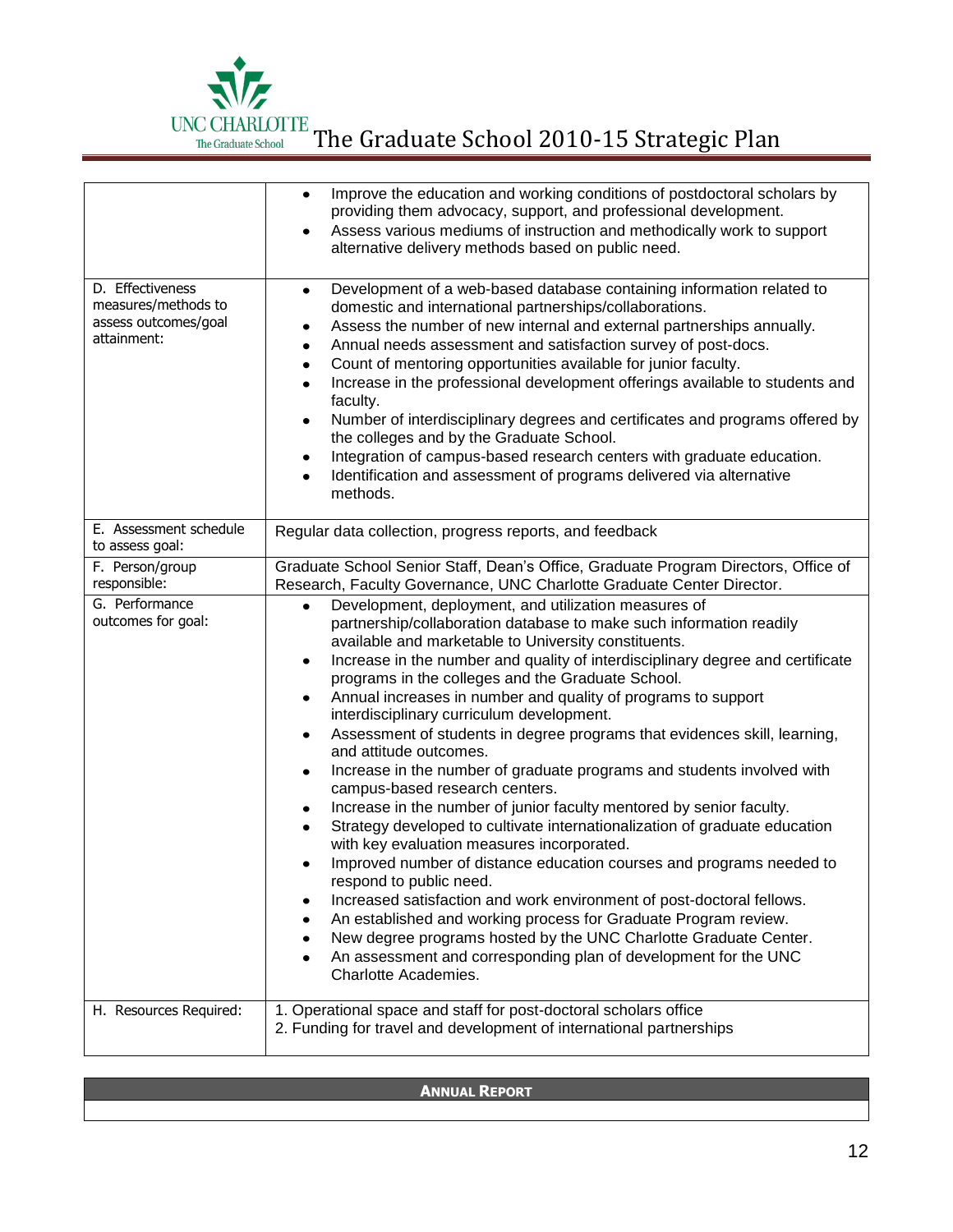

| I. Annual progress<br>assessment of<br>performance outcomes:                |  |
|-----------------------------------------------------------------------------|--|
| J. Follow-up plan to make<br>changes as a result of<br>assessment findings: |  |

## **III. NEW STRATEGIC GOALS, ACTION PLANS AND PERFORMANCE OUTCOMES**

**A. Graduate School Goal #3:** Support and Communicate the Quality of Graduate Education at UNC Charlotte to Internal and External Constituents

| B. Relationship of goal<br>to next higher reporting<br>unit goal: | Contributes to Academic Affairs Goals: To engage in focused efforts to creatively<br>address university and community needs through internal collaboration and<br>partnerships with public, private, and non-profit organizations.                                                                                                                                                                                                                                                                                                                                                                                                                                                                                                                                                                                                                                                                                                                                                                                                                                                                                                                                                                                                                                                                                                                                                                                                                                                                                                                                                                                                                                                                                                                                                                                                                                                                                                                                                                                                                                                                                                                                |
|-------------------------------------------------------------------|-------------------------------------------------------------------------------------------------------------------------------------------------------------------------------------------------------------------------------------------------------------------------------------------------------------------------------------------------------------------------------------------------------------------------------------------------------------------------------------------------------------------------------------------------------------------------------------------------------------------------------------------------------------------------------------------------------------------------------------------------------------------------------------------------------------------------------------------------------------------------------------------------------------------------------------------------------------------------------------------------------------------------------------------------------------------------------------------------------------------------------------------------------------------------------------------------------------------------------------------------------------------------------------------------------------------------------------------------------------------------------------------------------------------------------------------------------------------------------------------------------------------------------------------------------------------------------------------------------------------------------------------------------------------------------------------------------------------------------------------------------------------------------------------------------------------------------------------------------------------------------------------------------------------------------------------------------------------------------------------------------------------------------------------------------------------------------------------------------------------------------------------------------------------|
| C. Action plans to<br>achieve goal:                               | Cooperate with the Chancellor, Provost, and other appropriate external relations<br>officers in the University to function as a liaison with the community to help<br>promote and advocate for graduate education at UNC Charlotte.<br>Take full advantage of recent and continuing information system<br>technological advances to ensure maximum efficiency of service rendered<br>by the Graduate School to all constituents by partnering with ITS.<br>Work with the Office of Alumni Affairs to enhance relationships between the<br>$\bullet$<br>University and Graduate School alumni.<br>Prepare and implement a comprehensive strategic plan for Graduate School<br>$\bullet$<br>Development.<br>Establish the Graduate Dean's Advisory Cabinet which will consist of the<br>$\bullet$<br>presidents of each of the student organizations that hold a charter through<br>GPSG. The function of this cabinet will be to share information and provide<br>advice to the Dean on issues concerning graduate students and graduate<br>education on campus.<br>Promote effective communication among the Graduate School and its<br>$\bullet$<br>campus constituents including Graduate Faculty, staff, and students.<br>Work with the UNC Charlotte Graduate Council to develop or enhance its<br>$\bullet$<br>effectiveness and communications with the University at large.<br>Now that strategic organizational changes within the Graduate School office<br>have been implemented, continue a structured approach to the transition to<br>new administrative teams designed to further the Graduate School's mission<br>to lead and support graduate education at UNC Charlotte.<br>Encourage effective personnel practices in the Graduate School by<br>maintaining an attractive, efficient work environment and supporting training<br>initiatives for staff.<br>Provide streamlined and responsive administrative processes for graduate<br>services.<br>Regularly review staff job classifications to determine whether they are at<br>the appropriate levels.<br>Provide regular training for all staff, with particular attention on standardized |
|                                                                   |                                                                                                                                                                                                                                                                                                                                                                                                                                                                                                                                                                                                                                                                                                                                                                                                                                                                                                                                                                                                                                                                                                                                                                                                                                                                                                                                                                                                                                                                                                                                                                                                                                                                                                                                                                                                                                                                                                                                                                                                                                                                                                                                                                   |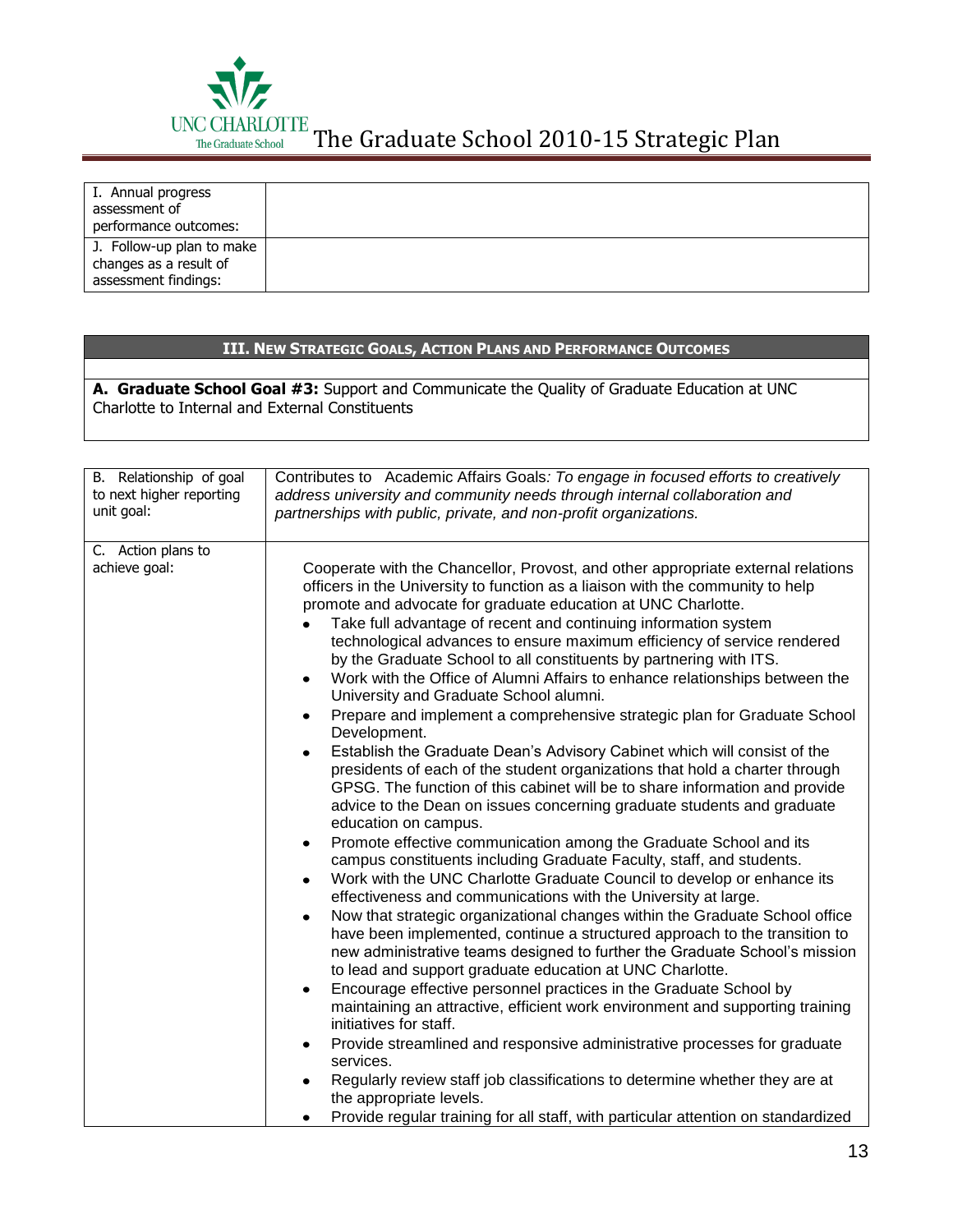

|                                                                                | training for new staff.<br>Provide streamlined and responsive administrative processes for graduate<br>programming.<br>Communicate the Graduate School's role and initiatives to departments and<br>colleges<br>Coordinate and manage the message sent to program coordinators and<br>٠<br>departments on behalf of the Graduate School<br>Monitor communication sent to graduate students from all sources on<br>٠<br>campus<br>Advocate for resources to support Graduate Program Directors.<br>٠<br>Develop a consistent avenue through which to communicate with the public<br>$\bullet$<br>and key stakeholders.                                                                                                                                                                                                                                                                                                                                                                                                                                                                                                                                                                                                                                                            |
|--------------------------------------------------------------------------------|----------------------------------------------------------------------------------------------------------------------------------------------------------------------------------------------------------------------------------------------------------------------------------------------------------------------------------------------------------------------------------------------------------------------------------------------------------------------------------------------------------------------------------------------------------------------------------------------------------------------------------------------------------------------------------------------------------------------------------------------------------------------------------------------------------------------------------------------------------------------------------------------------------------------------------------------------------------------------------------------------------------------------------------------------------------------------------------------------------------------------------------------------------------------------------------------------------------------------------------------------------------------------------|
| D. Effectiveness<br>measures/methods to<br>assess outcomes/goal<br>attainment: | Annual amount of philanthropic money raised via development efforts.<br>٠<br>Number of individuals/companies active in the Graduate School's<br>$\bullet$<br>development database.<br>Number of articles written by the Public Information Office related to<br>$\bullet$<br>graduate education.<br>Number of articles in the Friends of the University Magazine related to<br>$\bullet$<br>graduate education.<br>Development of advisory board for the Graduate School.<br>$\bullet$<br>Students and prospective students report high satisfaction with Graduate<br>School, advisors, graduate program directors/coordinators, programs and<br>services on exit surveys and through the annual assessment of student<br>needs<br>Existing paper processes are evaluated for areas of process improvement<br>$\bullet$<br>and are converted to electronic processes; processes are evaluated<br>annually<br>New technologies are reviewed for possible implementation<br>٠<br>Styles of communication are evaluated annually in order to be prepared to<br>$\bullet$<br>communicate effectively with future generations<br>Increased collaboration with ITS and other units across campus to achieve<br>٠<br>goals.<br>Job satisfaction and retention of Graduate School staff. |
| E. Assessment schedule<br>to assess goal:                                      | Regular data collection, progress reports, and feedback                                                                                                                                                                                                                                                                                                                                                                                                                                                                                                                                                                                                                                                                                                                                                                                                                                                                                                                                                                                                                                                                                                                                                                                                                          |
| F. Person/group<br>responsible:                                                | Graduate School Senior Staff, Graduate School Director of Development,<br>Communication Manager, Dean's Office, Graduate Program Directors, Graduate<br>Council, ITS                                                                                                                                                                                                                                                                                                                                                                                                                                                                                                                                                                                                                                                                                                                                                                                                                                                                                                                                                                                                                                                                                                             |
| G. Performance<br>outcomes for goal:                                           | At least 75% of eligible faculty and 50% of eligible students attend a<br>$\bullet$<br>Graduate School sponsored workshop or training during the academic year.<br>At least 90% of Graduate School processes are paperless and accessible to<br>$\bullet$<br>students and faculty at any time.<br>Increase the name recognition of the UNC Charlotte Graduate School<br>٠<br>demonstrated by a corresponding increase in applications, offers of<br>admission, and decisions to enroll.<br>Increase in the number of students supported on fellowships generated by<br>٠<br>Graduate School development efforts.<br>Increase the funding award amounts for students supported on fellowships<br>generated by Graduate School development efforts.                                                                                                                                                                                                                                                                                                                                                                                                                                                                                                                                |